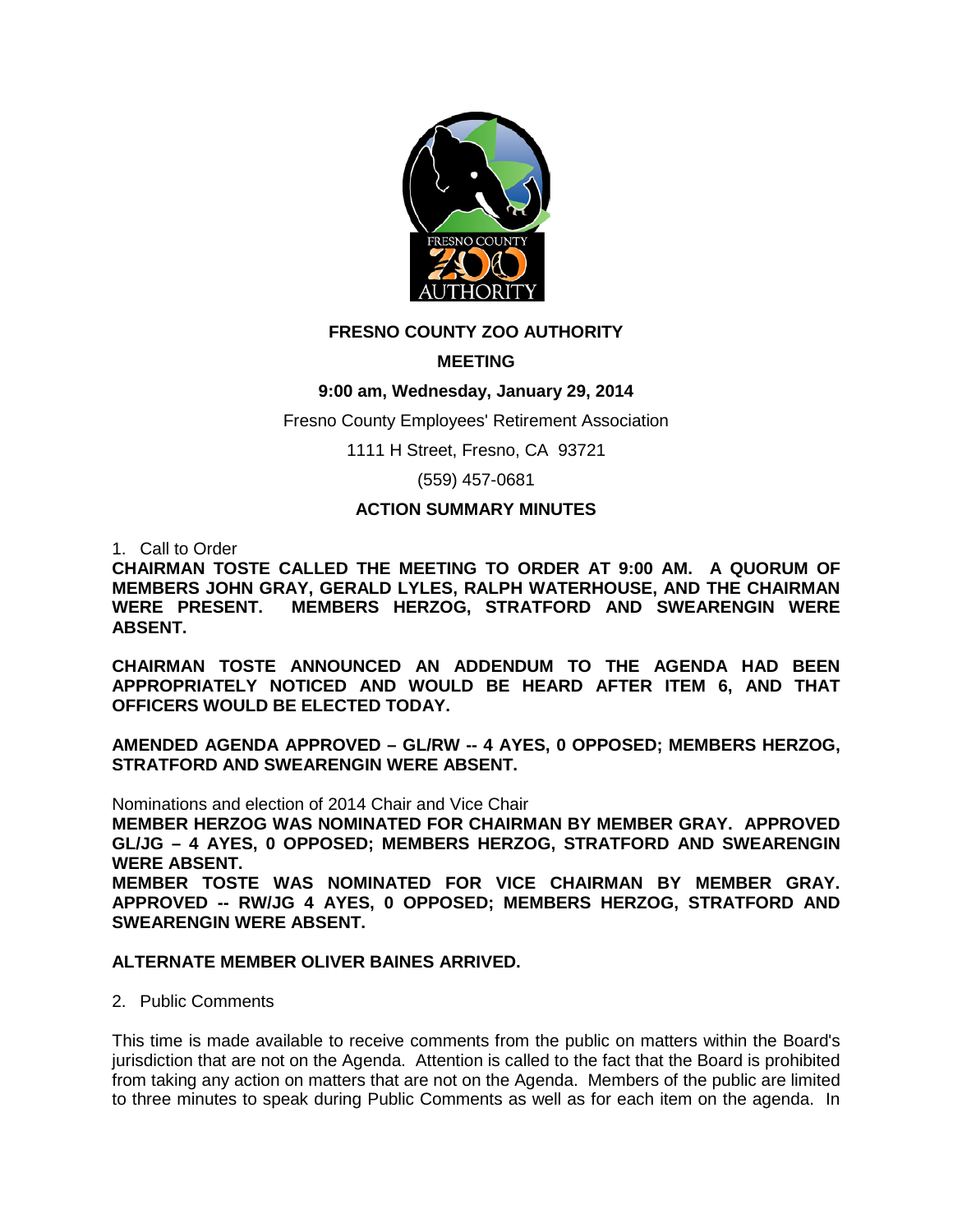Fresno County Zoo Authority Board Meeting January 29, 2013 Page 2 of 5

order to accurately record the minutes, members of the public are asked to speak only from the podium. Before beginning comments, please state for the record your name and affiliation, if any.

## **HELD; NO COMMENTS WERE RECEIVED.**

3. Consent Agenda

These matters are routine in nature and are usually approved by a single vote. Prior to action by the Board, the public will be given the opportunity to remove any item from the Consent Calendar. Items removed from the Consent Calendar may be heard immediately following approval of Consent Calendar.

- A. Review and approve minutes of December 6, 2013
- B. Review and approve payment of County of Fresno invoice for Professional and Specialized Services in the amount of \$26,284.66 for November and December 2013
- C. Receive Treasurer's Report for November and December 2013, and the quarter ended December 31, 2013.

### **APPROVED – RW/JG -5 AYES, 0 OPPOSED; MEMBERS HERZOG AND STRATFORD WERE ABSENT.**

4. Receive Fresno Chaffee Zoo Director's Report

**DIRECTOR SCOTT BARTON THANKED THE BOARD FOR THEIR SUPPORT IN MAKING 2013 A GREAT YEAR FOR THE ZOO. HE REPORTED THAT ATTENDANCE WAS 691,320, EXCEEDING BY 110,000 VISITORS THE RECORD BREAKING 2012 YEAR, AND ILLUSTRATING THE SUPPORT THE COMMUNITY HAS FOR MEASURE Z PROJECTS. THE GROUNDBREAKING FOR AFRICAN ADVENTURE, A PROJECT GENERATING TREMENDOUS EXCITEMENT IN THE COMMUNITY, WAS ON JANUARY 6. FOUR RARE MALAYAN TIGER CUBS WERE BORN JANUARY 5, AND VIEWING THEM ON A MEASURE Z-FUNDED MONITOR AT THE EXHIBIT IS VERY POPULAR. KING COBRA AND KOMODO DRAGON EXHIBITS WERE ALSO NEW IN 2013.**

## **CITIZEN JOAN LEROUX ALSO ADDRESSED THE BOARD.**

5. Receive Fresno Chaffee Zoo Finance Director's report **BRIAN GOLDMAN PRESENTED THE REPORT, INCLUDING ACCOUNTS RECEIVABLE, AND STATED THAT IT DID NOT INCLUDE END-OF-YEAR FIGURES. MEMBER LYLES ASKED FOR CLARIFICATION ON THE WATERLINE PROJECT COST.**

## **CITIZEN JOAN LEROUX ALSO ADDRESSED THE BOARD.**

6. Receive request from Fresno Chaffee Zoo Corporation to renew Measure Z, and direct Zoo Authority staff to work with Zoo Corporation staff to bring an amended Measure Z ordinance to the Authority Board for a first hearing at the next meeting

**MR. BARTON UPDATED THE BOARD ON THE PROCESS AND TIMELINE FOR RENEWAL OF MEASURE Z; A VIGOROUS CAMPAIGN WILL BE RUN AND NO MEASURE Z FUNDS WILL BE USED FOR THE CAMPAIGN. THE ZOO'S OWN EARNED REVENUE WILL BE USED AND A SEPARATE 501(c)(4) FORMED TO RUN THE CAMPAIGN, BUT HE WILL REQUEST THAT THE AUTHORITY USE MEASURE Z FUNDS FOR THE COST OF PLACING THE RENEWAL ON THE BALLOT.**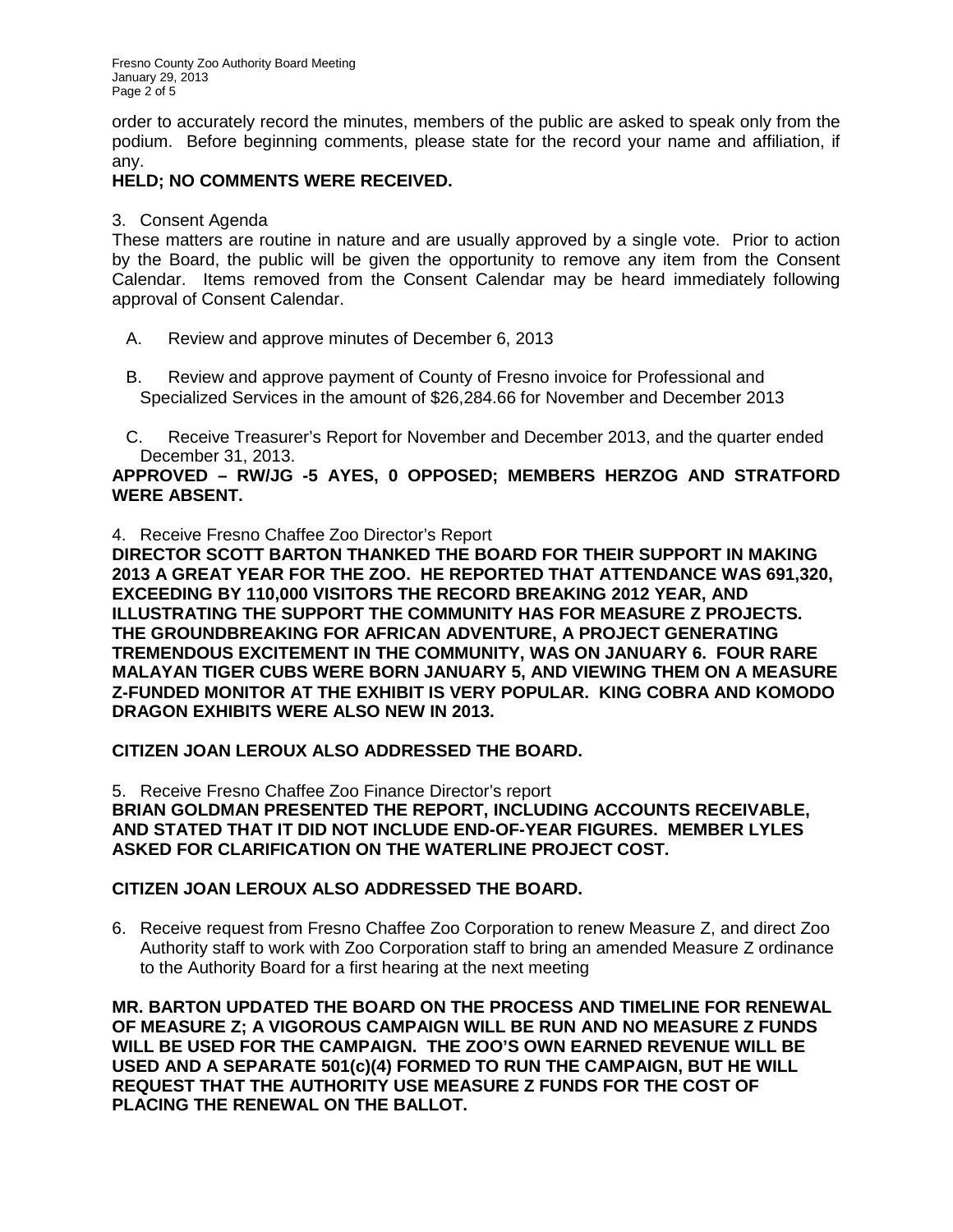### **DIRECTION WAS GIVEN TO STAFF BY ACTING CHAIRMAN TOSTE TO WORK WITH FRESNO CHAFFEE ZOO CORPORATION STAFF TO DEVELOP ORDINANCE LANGUAGE FOR PRESENTATION AND VOTE AT THE NEXT MEETING, AND TO NOTIFY CHAIR AND VICE CHAIR WHEN MEETINGS ARE HELD WITH ZC AND ZA ON ITS DEVELOPMENT.**

## **CITIZEN JOAN LEROUX AND RICHARD HARRIMAN ALSO ADDRESSED THE BOARD.**

#### **Addendum**

Receive presentation on Fresno's Chaffee Zoo Corporation *Policy on the Procurement of Goods and Services, Including the Bidding & Selection Process for Construction Projects*, and direct staff to return at the next meeting with a resolution concurring with the Policy.

**DIRECTOR BARTON EXPLAINED A MINOR CHANGE TO THE POLICY THAT ALLOWS THE CHOICE OF SPECIALIZED ARTISANS WHERE THERE ARE ARTISTIC COMPONENTS TO PROJECTS, SUCH AS THE SEA LION COVE ROCK WORK DETAIL OF SEA STARS AND MUSSELS OR SCULPTURES.**

#### **COMMENTS WERE RECEIVED FROM MS LEROUX.**

7. Approve Fresno Chaffee Zoo request for 2014 Measure Z Operating funds totaling \$3,928,683 for reimbursement of the Animal, Education, Maintenance, and Visitor Services Departments Salary and Benefits, and Bank Fees to wire reimbursement funds to the Zoo

### **APPROVED – RW/JG -5 AYES, 0 OPPOSED; MEMBERS HERZOG AND STRATFORD WERE ABSENT.**

**MEMBERS DIRECTED THAT IN THE FUTURE, TREASURER JEFF BLANKS PROVIDE REPORTS WITH REVENUE PROJECTIONS COMPARED TO THE ZOO CORPORATION'S BUDGET, AND ZOO CORPORATION PROJECTS' COSTS COMPARED WITH FUNDS THAT THE ZOO AUTHORITY HAS APPROVED FOR PROJECTS.**

#### **PUBLIC COMMENTS WERE ALSO RECEIVED BY MS LEROUX.**

8. Approve Fresno Chaffee Zoo request for 2014 Measure Z Capital funds totaling \$20,250 for animal acquisitions and transportation, and bank fees for reimbursement of capital claims

#### **APPROVED – RW/JG -5 AYES, 0 OPPOSED; MEMBERS HERZOG AND STRATFORD WERE ABSENT. MR. GOLDMAN CLARIFIED THAT THE ZOO AUTHORITY'S POLICY REQUIRES A CAPITAL FUNDS REQUEST FOR ANIMAL ACQUISITIONS AND TRANSPORTATION.**

## **AT 10:15 AM, Mr. BAINES EXCUSED HIMSELF FROM THE MEETING.**

**9.** Receive staff report on budgeted administrative hours to date and provide direction to staff **BOARD COORDINATOR CATHY CROSBY UPDATED MEMBERS, AND DIRECTION WAS RECEIVED FROM CHAIRMAN TOSTE FOR FUTURE UPDATES AS NEEDED, AND HE STATED THAT THE ADMINISTRATIVE BUDGET COULD BE ADJUSTED, IF NECESSARY. MS CROSBY ALSO INFORMED THE MEMBERS THAT BOARD CLERK CHRISTINA CHAPARRO WAS LEAVING TO PURSUE HER MASTER'S DEGREE, AND REQUESTED DIRECTION FROM MEMBERS TO PREPARE A CERTIFICATE OF APPRECIATION TO**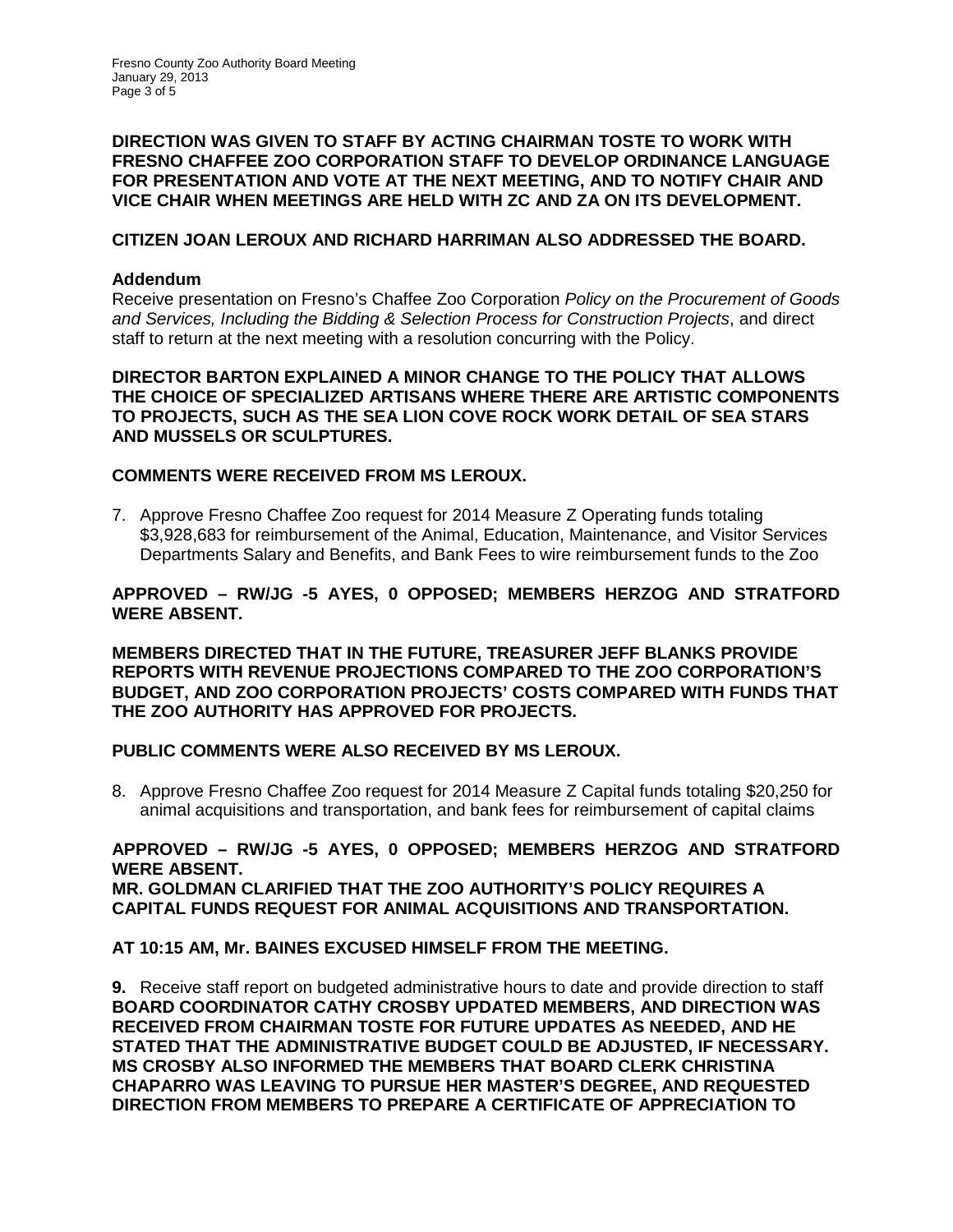**PRESENT TO HER. VICE CHAIRMAN GRAY ASKED AND THE CHAIRMAN CONFIRMED THAT A CERTIFICATE WOULD BE PREPARED.**

#### **MR. HARRIMAN ASKED ABOUT BOARD MEMBER TERMS, AS SHOWN ON THE BOARD'S WEBSITE. MS. CROSBY CONFIRMED THAT MEMBERS LYLES AND STRATFORD HAD BEEN RE-APPOINTED, BUT MR. WATERHOUSE WAS STILL AWAITING THE BOARD OF SUPERVISORS' ACTION ON HIS APPOINTMENT.**

10. Reaffirm next meeting dates or set new date(s).

| February 26, 2014<br>March 26, 2014 |
|-------------------------------------|
| April 30, 2014<br>May 28, 2014      |
|                                     |

**MR BARTON STATED THAT THEY HOPED TO BRING THE ORDINANCE LANGUAGE FOR A FIRST READING IN FEBRUARY, AND HAVE THE SECOND READING AND MAKE A REQUEST FOR THE WATER PLAY AREA IN MARCH. ACTING CHAIRMAN TOSTE ASKED AND COUNSEL KELLEY CONFIRMED THAT A MARCH 12 MEETING DATE WOULD ALLOW SUFFICIENT TIME BETWEEN MEETINGS.**

**REAFFIRMED FEBRUARY 26, 2014 AND APPROVED MARCH 12, 2014 MEETING DATES – RW/JG - 4 AYES, 0 OPPOSED; MEMBERS BAINES, HERZOG AND STRATFORD WERE ABSENT.**

11. Chair's comments

**ACTING CHAIRMAN TOSTE STATED HOW MUCH HE ENJOYED PRESENTING THE ANNUAL REPORT TO THE BOARD OF SUPERVISORS, AND ATTENDING THE GROUNDBREAKING FOR AFRICAN ADVENTURE. HE COMPLEMENTED MR. BARTON, AND WAS PLEASED TO BE A PART OF SUCH A POSITIVE AND UNIFYING COMMUNITY EVENT.**

12. Closed Session

Conference With Legal Counsel – Anticipated Litigation (Government Code section 54956.9(d)(2)) (1 case).

**CLOSED SESSION WAS CALLED AT 10:27 BY THE CHAIRMAN. THE MEETING RESUMED AT 10:54 AM, AT WHICH TIME THE CHAIRMAN STATED THERE WAS NO REPORTABLE ACTION.**

13. Adjourn

**APPROVED -- RW/JG -- 4 AYES, 0 OPPOSED; MEMBERS BAINES, HERZOG AND STRATFORD WERE ABSENT.**